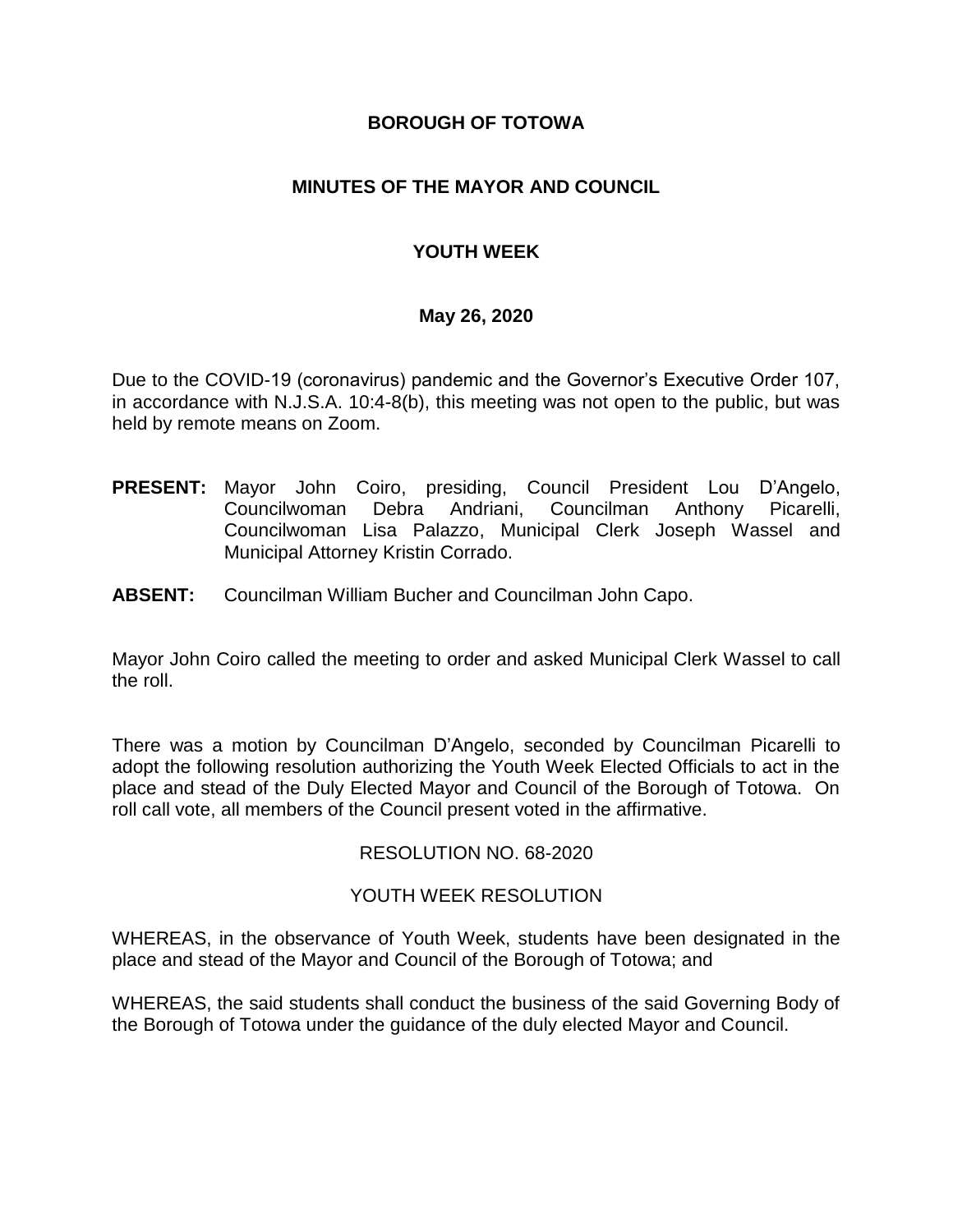NOW, THEREFORE, BE IT RESOLVED, by the Mayor and Council of the Borough of Totowa, County of Passaic, State of New Jersey, that any and all actions taken on behalf of said Governing Body are hereby and herewith ratified and confirmed as the official actions of the Mayor and Council as if the same were acting directly and in person.

Mayor Coiro on behalf of the Mayor and Council welcomed all the students to the Zoom meeting format by introducing them and their title and congratulated them all on their election to their respective positions.

Youth Week Mayor Gianna Goow called the meeting to order and asked Borough Clerk Sara Castillo to call the roll of the 2020 Youth Week Council.

- **PRESENT:** Mayor Gianna Goow, presiding, Councilwoman Catherine Snell, Councilwoman Kayla Perricelli, Councilwoman Jillian Tovar, Councilwoman Alexus Navarro, Councilman Ryan DeNunzio, Councilwoman Mary Reilly, Municipal Clerk Sara Castillo and Municipal Attorney Andrea Jean Colobong.
- **ABSENT:** None.

Mayor Goow asked everyone to stand for the Prayer and the Pledge of Allegiance to the Flag.

Borough Clerk Castillo recited the following Prayer of the Meeting: Dear Lord, the Mayor and Council pray, that courage and strength abundant be given that the actions of this Council be of benefit to all of the residents of the Borough of Totowa. Lord, we also pray, that you give courage and strength to the Youth Week Mayor, Council and Officials, so that we may fulfill our duties—under the guidance of this duly elected Mayor and Council—to the best of our abilities. And Lord, may you bless our families and friends, teachers and school officials, for all of their love and support.

Borough Clerk Castillo led everyone in the Pledge of Allegiance to the Flag with the public participating.

Mayor Goow asked Borough Clerk Castillo to read the statement of the meeting.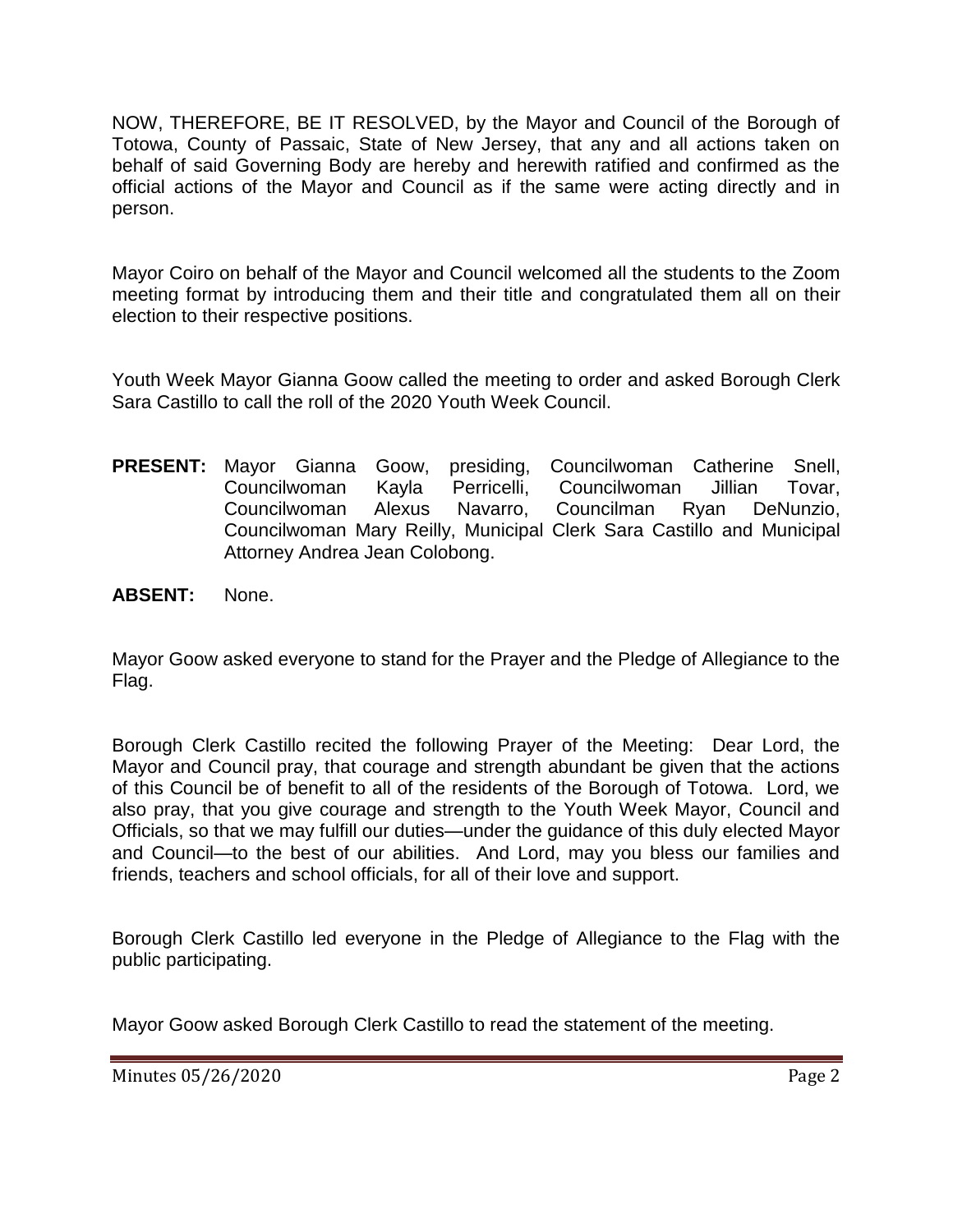Borough Clerk Castillo read the following statement: This meeting of the Mayor and Council held on this day is being held in accordance with Chapter 231, P.L. 1975 of the State of New Jersey as amended. The agenda for this meeting has been prepared and distributed to the Mayor and Council and a copy has been on file in the Office of the Borough Clerk.

There was a motion by Councilwoman Snell, seconded by Councilwoman Perricelli to dispense with the regular order of business in order to hold a public hearing on Ordinance No. 06-2020 as advertised. On roll call vote, all members of the Youth Week Council present voted in the affirmative.

Borough Clerk Castillo announced that Ordinance No. 06-2020 has been advertised for a public hearing for Tuesday, May 26, 2020.

Borough Clerk Castillo read the legal notice and the title of Ordinance No. 06-2020.

There was a motion by Councilwoman Snell, seconded by Councilwoman Perricelli to open the public hearing. On roll call vote, all members of the Youth Week Council present voted in the affirmative.

CITIZENS HEARD:

Mayor Coiro announced that we have not received any emailed questions pertaining to this ordinance.

There was a motion by Councilwoman Snell, seconded by Councilwoman Perricelli to close the public hearing. On roll call vote, all members of the Youth Week Council present voted in the affirmative.

Borough Clerk Castillo read Ordinance No. 06-2020 by title.

# **ORDINANCE NO. 06-2020**

# **CALENDAR YEAR 2020 ORDINANCE TO EXCEED THE MUNICIPAL BUDGET APPROPRIATION LIMITS AND TO ESTABLISH A CAP BANK (N.J.S.A. 40A:4-45.14)**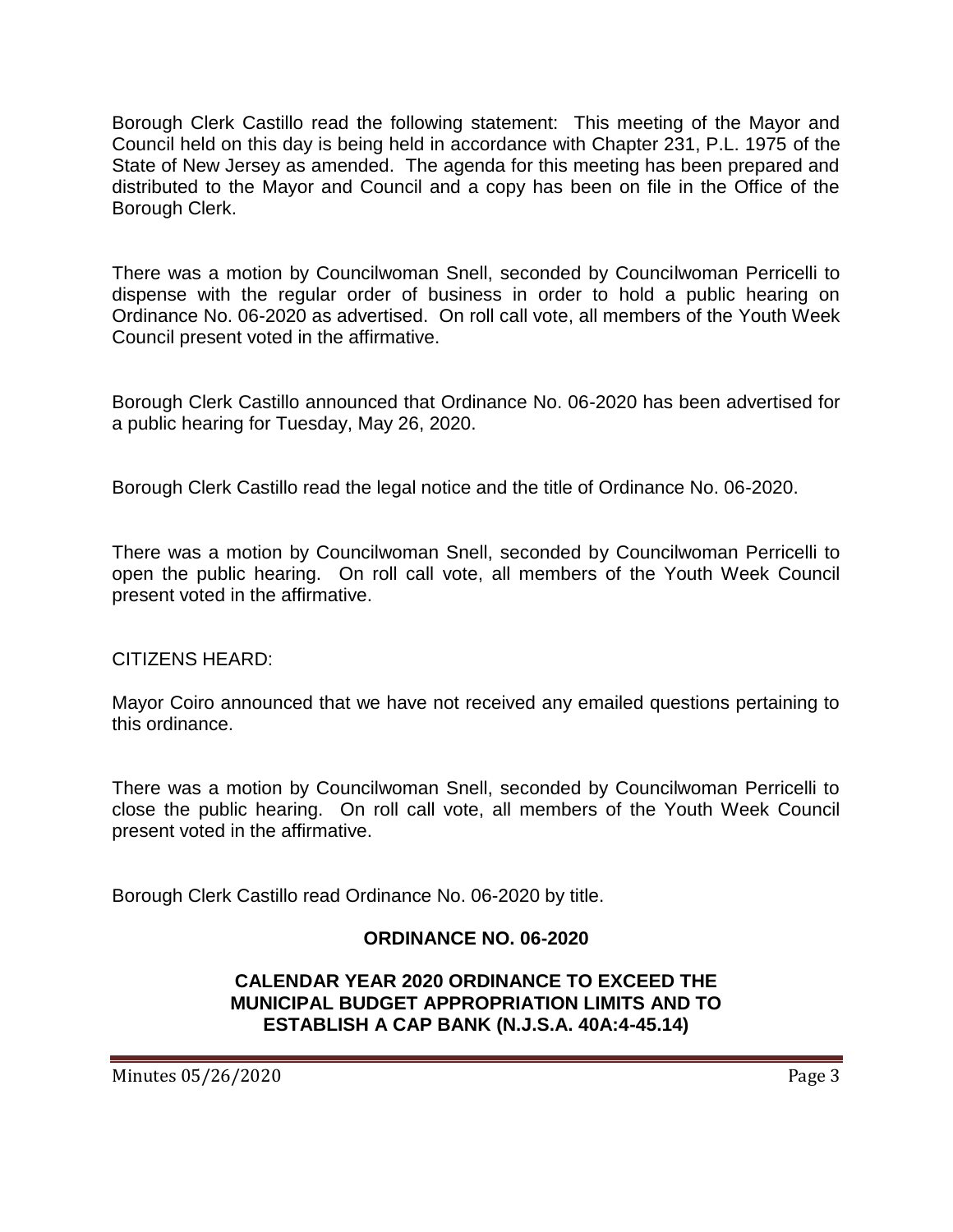There was a motion by Councilwoman Snell, seconded by Councilwoman Perricelli to adopt Ordinance No. 06-2020 on second and final reading. On roll call vote, all members of the Youth Week Council present voted in the affirmative.

There was a motion by Councilwoman Snell, seconded by Councilwoman Perricelli to revert to the regular order of business. On roll call vote, all members of the Youth Week Council present voted in the affirmative.

Mayor Goow asked if any Members of the Council, the Borough Clerk or the Borough Attorney wished to address the Council.

Borough Attorney Andrea Jean Colobong: Gave the following report.

Honorable Mayor and Council:

The State of New Jersey is now requiring all public employers to adopt a uniform domestic violence policy in accordance with N.J.S.A. 11A:2-6a. Our insurance carrier has also advised that it is necessary for the Borough of Totowa to adopt a Domestic Violence Policy. The purpose of this policy is to encourage employees who are victims of domestic violence, and those impacted by domestic violence, to seek assistance from their Human Resource Officers ("HRO"). The policy also provides a standard for HROs to follow when responding to employees. There is a requirement that the designated HRO must undergo training as well. It will be necessary to formally adopt a Domestic Violence Policy for the Borough of Totowa at an upcoming meeting.

As for current litigation, the Borough was recently named as a defendant in a lawsuit filed by a Plaintiff-Developer after their application for preliminary major sight plan approval was denied. The developer wants to construct a multi-family residential complex consisting of 81 units and 3 buildings. This proposed development would have included 18 affordable housing units. The Planning Board Commissioners raised concerns about the proposed construction project and the application was denied in August of 2019. A case management conference was held in March and a trial date was set for September of this year. I will continue to keep you informed as this matter proceeds.

Mayor Goow asked if any citizens wished to be heard.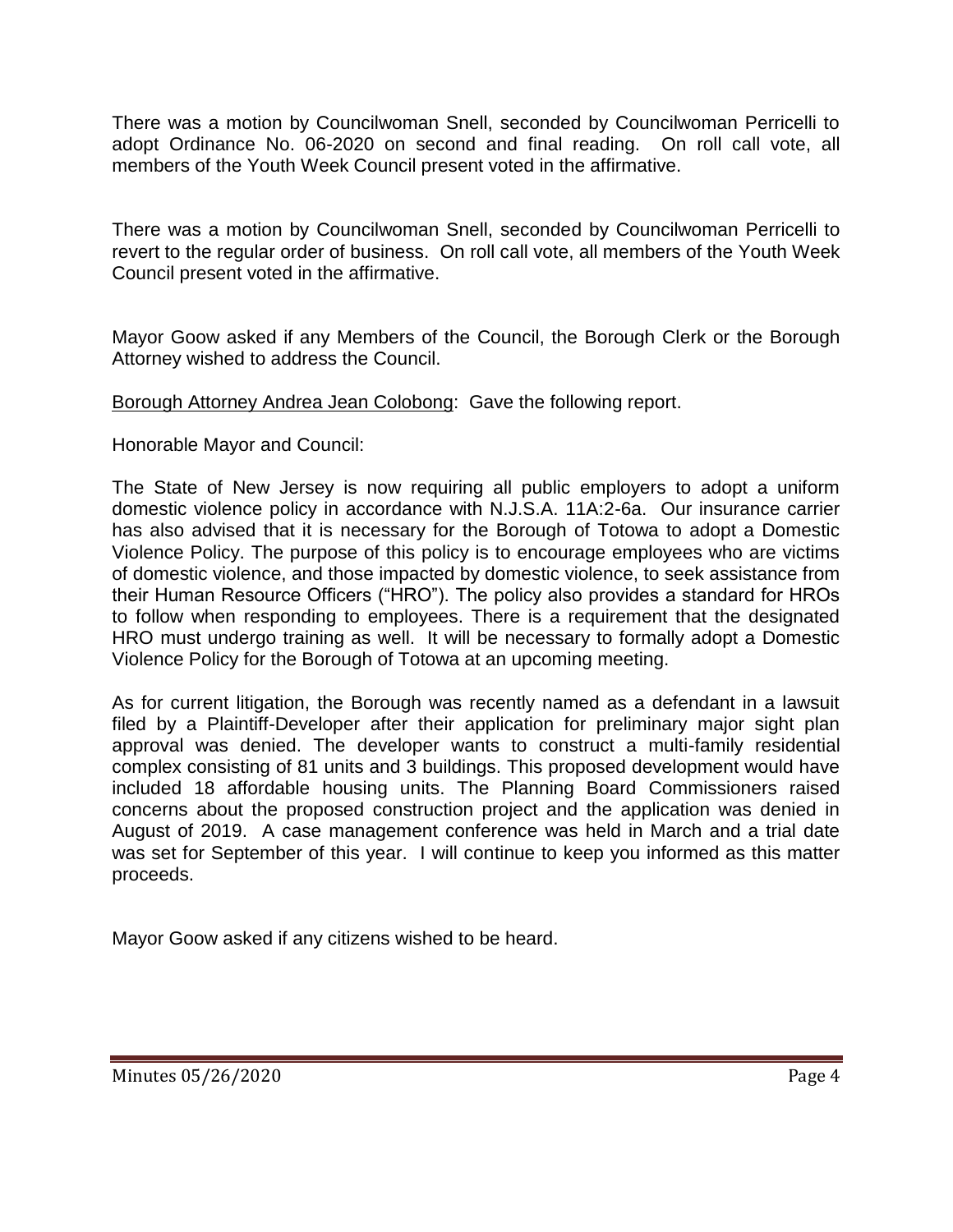CITIZENS HEARD:

Mayor Coiro announced that we have not received any emailed questions pertaining to the public portion of the meeting.

There was a motion by Councilwoman Snell, seconded by Councilwoman Perricelli to approve the Minutes of the Mayor and Council for the meeting of May 12, 2020. On roll call vote, all members of the Youth Week Council present voted in the affirmative.

COMMITTEE OF FINANCE:

Borough Clerk Castillo announced that we will now have a report from the Tax Assessor and then the Tax Collector.

Tax Assessor Sofia Vargas: Gave the following report.

Honorable Mayor and Council,

2020 began with an increase in total ratables from 2019 of approximately 83 million dollars. This increase was due to added assessments, partial construction of the new Data Center and partial construction of other projects. The Assessment/Sales ratio increased from 106.90% to 97.38%.

The 2020 Tax Appeal deadline has not yet been established due to Covid-19. The Passaic County Board of Taxation has received nearly 1,000 appeals to date, of which nine (9) were filed by Totowa taxpayers. These appeals will be heard at some date in the future. Eighteen (18) State Tax Court appeals were filed so far. Thirty-one (31) Tax Court cases have been settled or withdrawn over the past year, leaving a pending total of forty-eight (48) at the State level. The Borough Tax Counsel, Appraiser and I continue to negotiate settlements or prepare for trial.

Two-hundred twenty eight (228) deeds were processed in 2019 which is a slight decrease over the year prior. Of these two-hundred twenty eight (228) only onehundred eight (108) involved an exchange of money. So far for 2020, forty (40) deed transactions have been recorded but only seventeen (17) are considered valid for sales analysis.

As always, should you have any questions or comments, please stop by the office.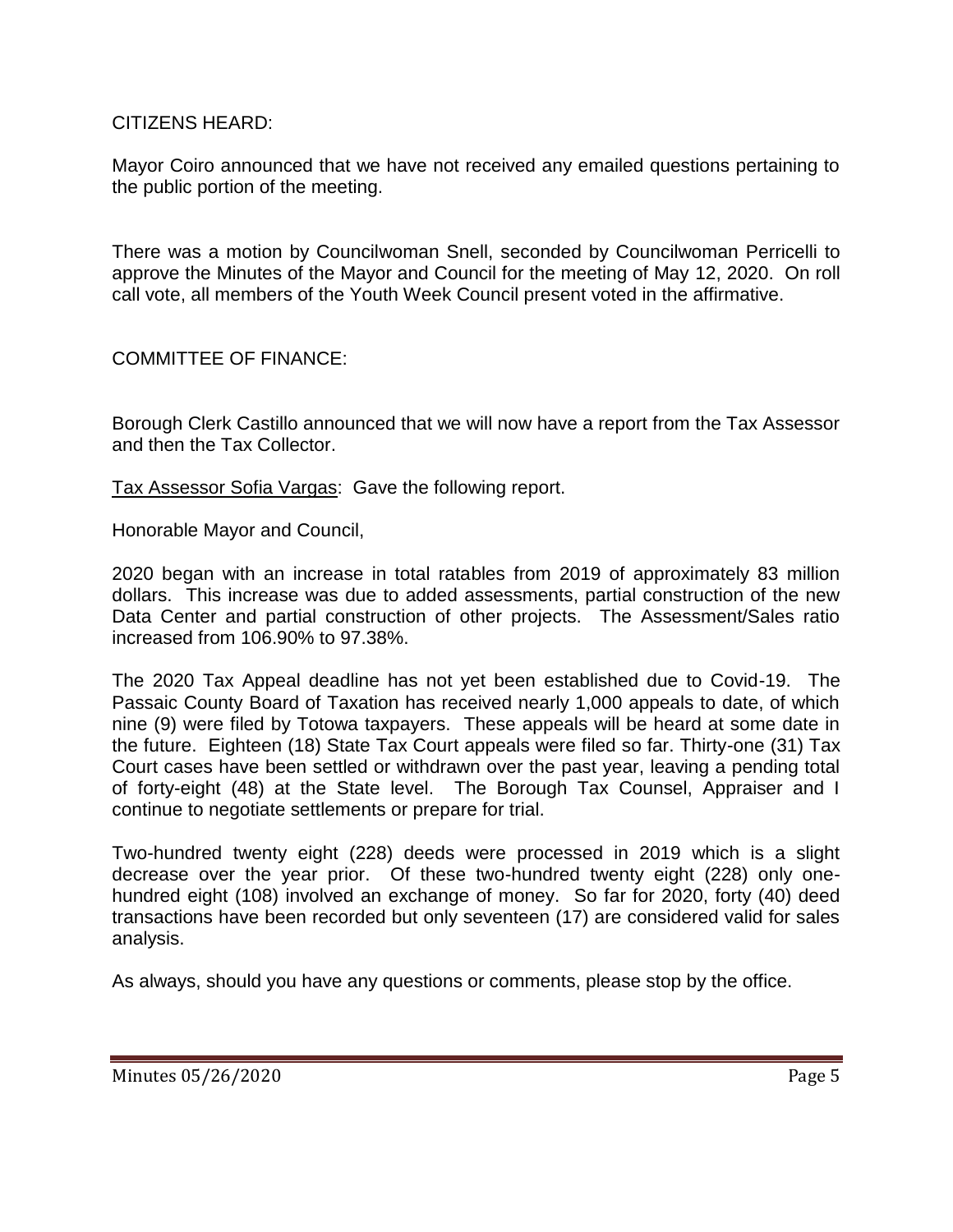Tax Collector Alexa Riker: Gave the following report.

Honorable Mayor and Council,

In Totowa, there are 3,824 line items in total. Seventy-six (76) are for vacant land and 3,430 are for residential properties. There are 236 commercial properties, 78 industrial properties, 2 farms, and 2 apartment buildings. In addition, there are 100 exempt properties, 9 railroad properties, 2 schools, 67 public properties, 6 charitable properties, 9 cemeteries and 16 miscellaneous items.

Taxes collected in the year 2020 thus far equal \$24,112,238.98 and we have collected 2019 past due taxes in the amount of \$416,358.47. The amount distributed to the County/Open Space and Added Assessment taxes are \$7,582,796.27. Totowa Schools received \$7,272,940.40 and Passaic Valley High School received \$4,354,242.75. Last year at this time the collection percentage for the 2<sup>nd</sup> quarter taxes was 92.42%. Due to Covid-19 we extended the grace period for  $2<sup>nd</sup>$  quarter taxes to June 1, 2020. (Under normal circumstances it would have been May 11, 2020.) The collection percentage for the  $2^{nd}$  quarter 2020 as of May 15, 2020 is 80.82%.

Regarding tax deductions given in the Borough of Totowa for 2020, they are as follows: 80 senior citizens, 11 disabled persons, 184 veterans and 59 widow of veterans.

Reporting on our tax liens, there are seven outside liens and three municipal liens.

There was a motion by Councilwoman Tovar, seconded by Councilman Snell to approve Resolution No. 2020-12 for the payment of bills. On roll call vote, all members of the Youth Week Council present voted in the affirmative.

COMMITTEE ON PUBLIC SAFETY:

Borough Clerk Castillo announced that we will have a report from the Police Chief and then the Fire Chief.

Police Chief Brandon Veneziano: Gave the following report.

Honorable Mayor and Council,

I am happy to report that all members of our Police Department are healthy and back to work since the Covid-19 pandemic. As you were aware, staffing was reduced in an effort to isolate Officers and keep them healthy.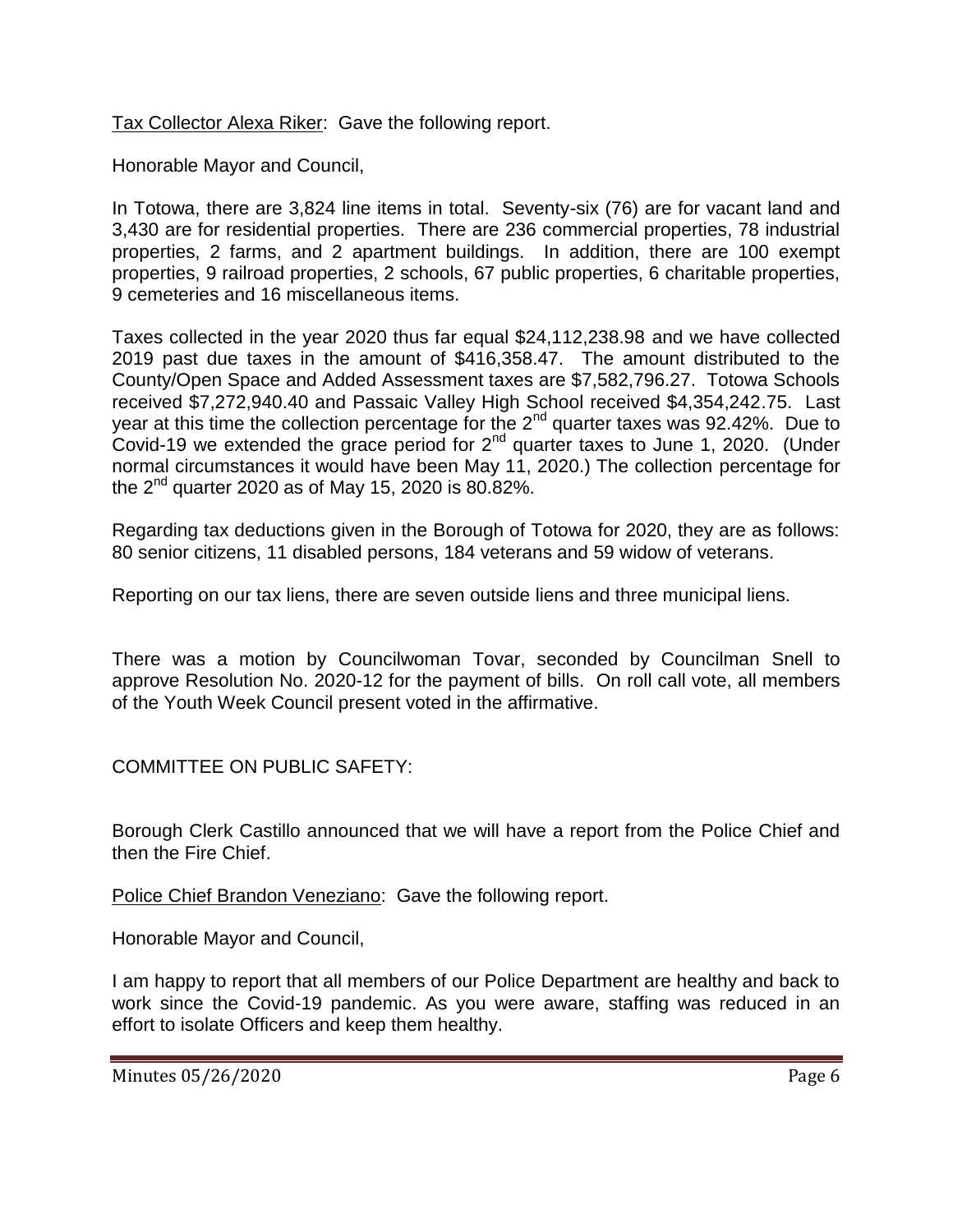This year's countywide Aggressive Driving Task Force Program during Memorial Day weekend has been cancelled due to the Covid-19 outbreak. Our Police Department has typically participated in this event in conjunction with the Passaic County Traffic Officers Association and the New Jersey Division of Highway Traffic Safety.

The speed monitor trailer will be deployed at various locations that we have received complaints from with speeding vehicles. It has been stored for the winter season and was recently serviced by the Totowa DPW for the spring and summer months.

Our Department has recently purchased the Power-DMS system. Power-DMS is cloudbased software that stores and distributes content online. The application provides practical tools to organize and manage documents. It has come in handy at a critical time when Covid-19 guidelines change so frequently.

Lastly, to date we have participated in over 180 Birthday Brigades with the Totowa Board of Recreation Director Mark Monteyne. This small gesture has gone a long way to make people smile during this difficult time where large gatherings are prohibited. My Officers have done a great job participating in it, as well as the Totowa Fire Department, and the Totowa First Aid Squad. I would like to extend my gratitude to everyone involved in this. We want to see everyone have a safe, happy, and healthy summer.

Fire Chief Jesse Huang: Gave the following report.

Honorable Mayor and Council,

The Totowa Fire Department is operating at full capacity during the current health crisis. We have been fortunate to have all our member remain strong and healthy.

Volunteer Fire Company #1 recently has taken delivery of a new 100ft. E-one aerial ladder. We thank you for making this addition to our fleet of firefighting apparatus. It will help to provide fire protection to both our residential and business occupancies. Our borough has seen much growth in the recent years and through the help of the Mayor and Council, the Fire Department will be ready for the increasing demands in keeping everyone safe.

Tonight, we are asking approval for two new members to join our Fire Department. Both Marco Riccio and Nicholas DeNunzio are ready to move up from junior to full firefighter status. They will be an asset to our town and the department.

Again, the Totowa Fire Department thanks the Mayor and Council for their never-ending support in our mission to be here whenever we are called.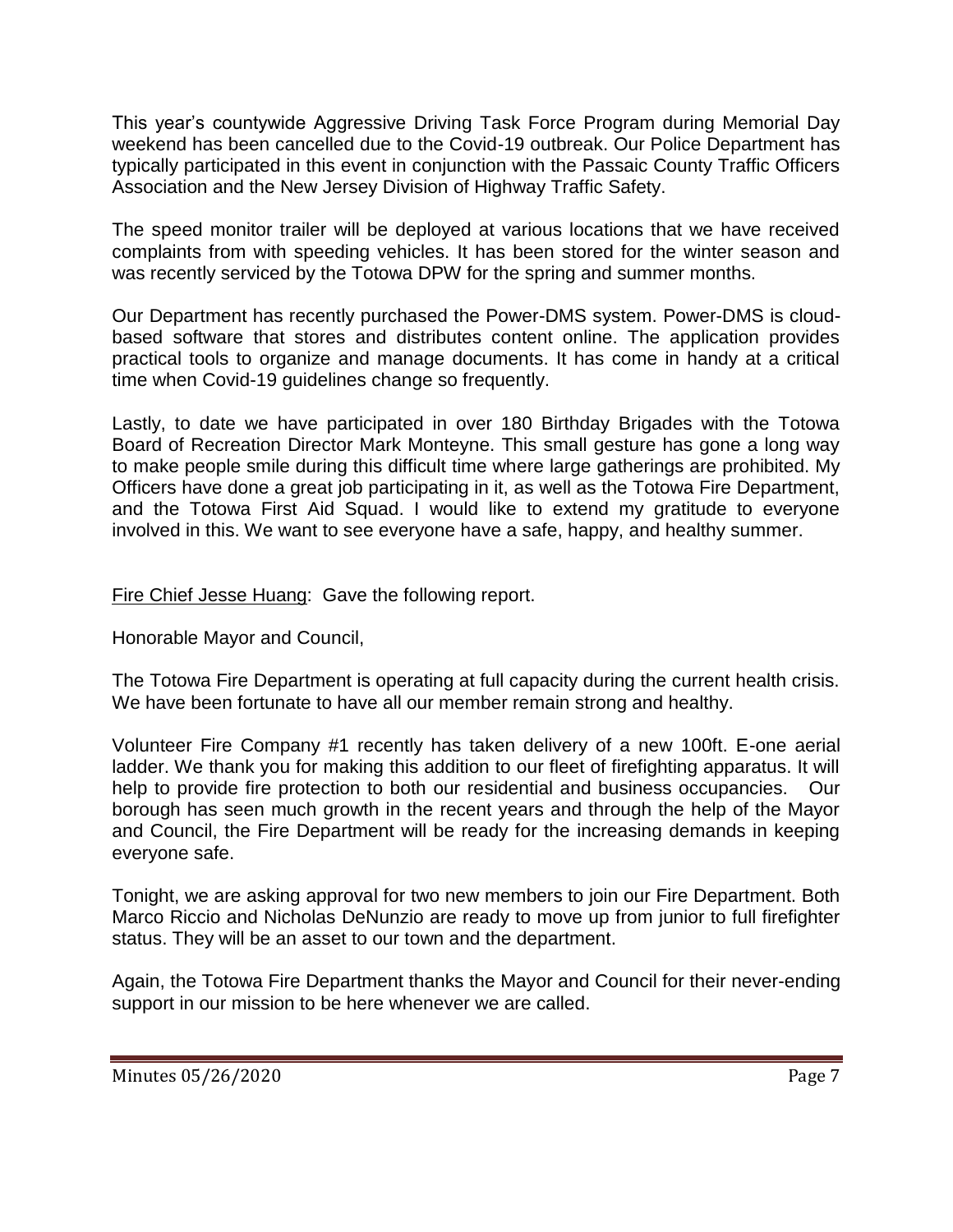There was a motion by Councilwoman Snell, seconded by Councilman DeNunzio to approve fireman's applications, the purchase of fireman's equipment and authorize fireman's physicals for Marco Riccio for Volunteer Fire Company No. 1 and Nicholas DeNunzio for Fire Rescue. On roll call vote, all members of the Youth Week Council present voted in the affirmative.

# COMMITTEE ON PUBLIC WORKS:

Borough Clerk Castillo announced that we will now have a report from the Superintendent of Public Works.

Superintendent of Public Works Daniel Pagano: Gave the following report.

Honorable Mayor and Council,

This time of year the Department of Public Works is very busy getting all the parks and fields in the Borough of Totowa cleaned up from the winter months. We are also aerating fields and parks with reseeding in addition to mulching and planting 325 flowers along Union Boulevard and the PAL grounds.

The American Legion Post 227 donated 200 pennants which have the American flag on them, saying "Welcome to Totowa" which will be installed on our decorative street lights along Union Boulevard.

We've also begun our road paving program which will include William Place, Haven Avenue, Jefferson Place, Raphael Road, Roseland Avenue, Adams Drive, Washington Place, Young Avenue and Peterson Road, just to name a few.

Next month, we will begin our annual fire hydrant flushing program which consists of exercising and flushing approximately 515 fire hydrants through the borough.

Public Service is just about finished with their Phase 2 High Pressure Gas Main Project, which consists of replacing old cast iron gas mains and installing plastic mains. The cast iron mains were prone to crack and leak. The project consisted of replacing approximately eight miles of pipe. PSE&G will repave the roads they dug up.

We are in the process of renovating the Library bathrooms with new fixtures, new tile and ceilings.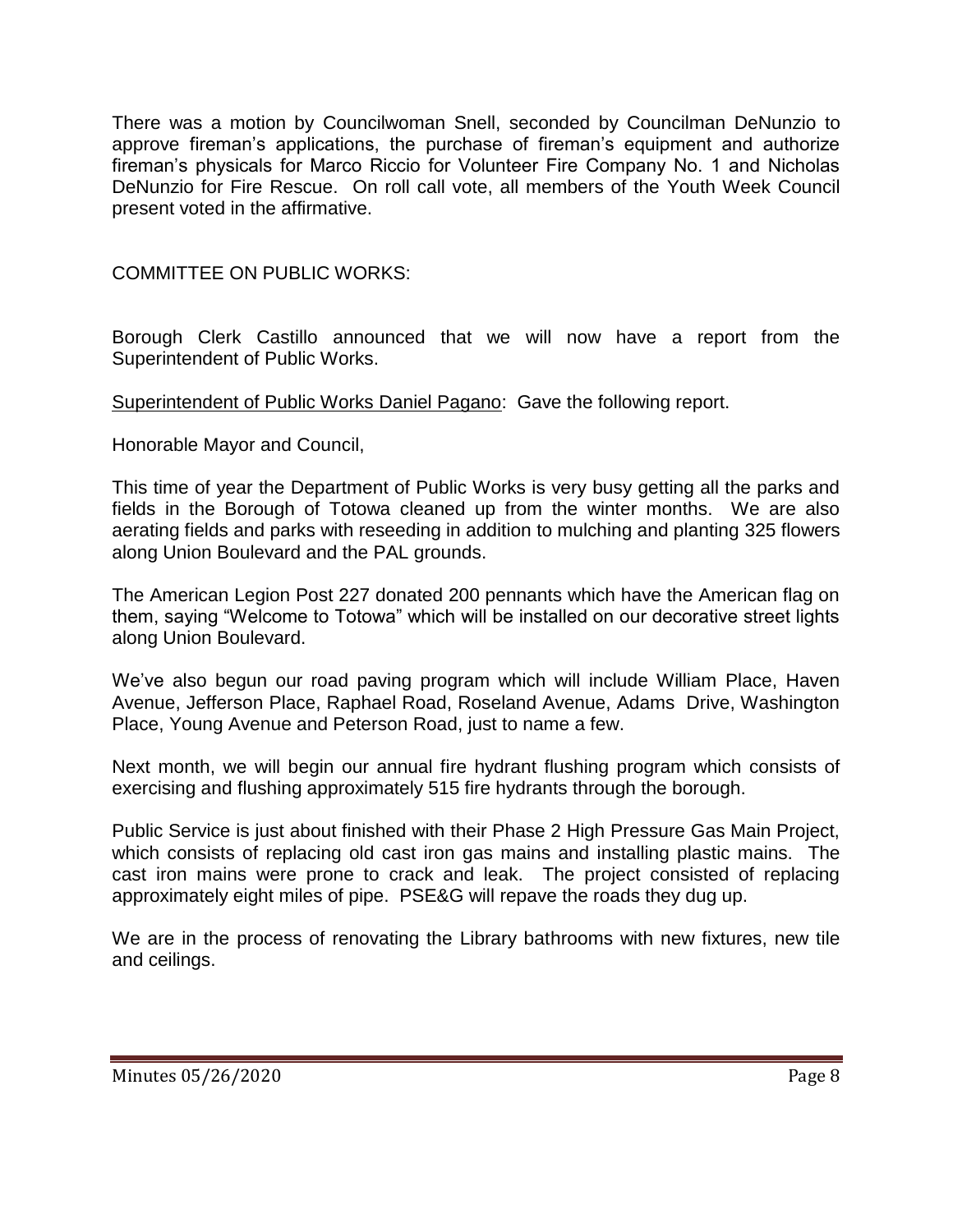In February, we ordered a new International Dump Truck with plow and salter. In the past four years, we allotted monies in our budget to be able to purchase the truck without going out to bond. This new dump truck will be replacing a 1993 GMC Top Kick.

We also purchased two diesel generators with FEMA grant money. One of the diesel generators was installed at the DPW and the other one at the Shepherds Lane water pump station. In case of a power outage, the DPW Building Gas Pumps and Shepherds Lane water pump station will still be operational.

There was a motion by Councilwoman Navarro, seconded by Councilwoman Reilly to approve Change Order No. 1 for a net increase of \$11,357.90 and Payment Estimate No. 4 in the amount of \$18,680.66 to Manor II Electric, Inc. for the DPW Garage and Shepherds Lane Pump Station Generator Improvements. On roll call vote, all members of the Youth Week Council present voted in the affirmative.

COMMITTEE ON ENGINEERING & PUBLIC PROPERTY:

Borough Clerk Castillo announced that we will now have a report from the Municipal Engineer.

Municipal Engineer Sara Barrise: Gave the following report.

Honorable Mayor and Council,

The 2017 NJDOT Roads Project is partially funded by a Municipal Aid Grant issued by the New Jersey Department of Transportation. The project limits are on Jefferson Place is from Union Boulevard to Crosby Avenue and on Raphael Road are from Totowa Road to St. James Place. The work generally includes new curbing and the replacement of the roadway surface through a milling and paving process. New handicapped curb ramps will be installed pursuant to the Americans with Disabilities Act.

Standby Generators were partially funded by a grant from FEMA and included the installation of two diesel generators. One generator was located at the Department of Public Works garage on Furler Street. The second generator was located at the Shepherd Lane pump station. The generator at the pump station was elevated on a steel frame so as to keep it above the flood elevation.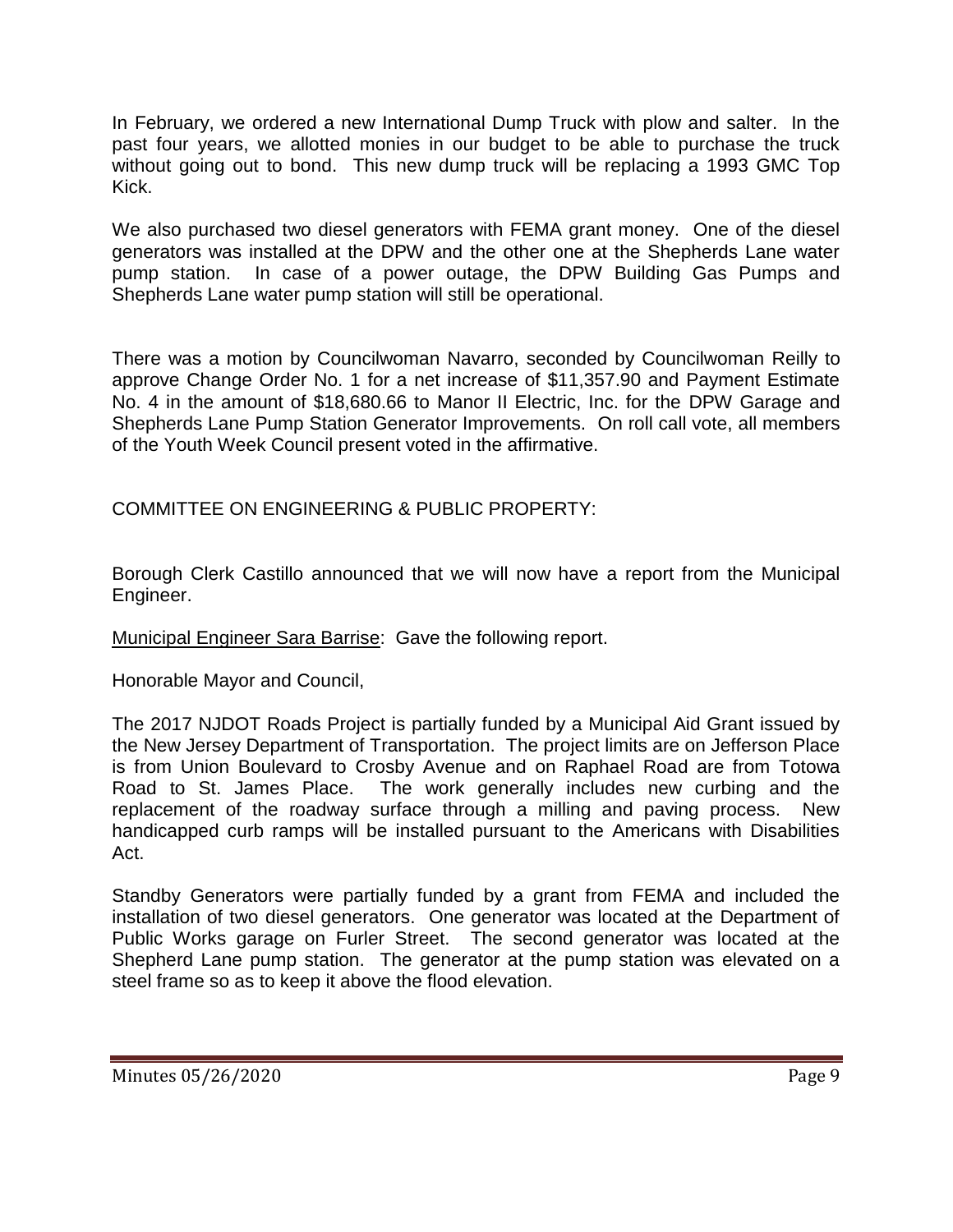The 2018 Road Program project includes William Place, Haven Avenue and Roseland Avenue. The work generally includes the replacement of the roadway surface through a milling and paving process. New handicapped curb ramps will be installed pursuant to the requirements of the Americans with Disabilities Act.

The 2018 & 2019 NJDOT Roads Projects are partially funded by a Municipal Aid Grant issued by the New Jersey Department of Transportation. The project includes Winifred Drive, Adams Drive, Peterson Road and Young Avenue. The work generally includes new the replacement of the roadway surface through a milling and paving process. New handicapped curb ramps will be installed pursuant to the Americans with Disabilities Act.

The Hydraulic Modeling Services project involves the modeling of the Borough's potable water network. The model will allow investigations into ways to enhance flows and pressures by locating inefficiencies in the distribution system, by simplifying investigations into the impact of proposed development on existing pressures and flows, etc.

For the Sanitary Sewer Main Rehabilitation – Phase IX, the contract documents for this project are under way. The work will be partially funded by a Community Development Block Grant and consists of the lining of the sanitary sewer main in Boyle Avenue from Totowa Road to Franklin Place. The sewer main in this area consists of very old clay pipe. This style of pipe is subject to the inflow of groundwater through the pipe joints. The groundwater that infiltrated the pipe creates more flow for the Borough's pump stations to pump to the treatment plant operated by the Passaic Valley Sewerage Commission. Reducing the infiltration reduces pumping and treatment costs. Reducing infiltration also allows for the connection of new buildings without the need to increase pumping capacities.

There was a motion by Councilman DeNunzio, seconded by Councilwoman Perricelli to adopt the following Resolution Authorizing Professional Engineering Services For The Construction Of A Synthetic Turf Field At The Totowa PAL. On roll call vote, all members of the Youth Week Council present voted in the affirmative.

# RESOLUTON NO. 69-2020

# RESOLUTION AUTHORIZING PROFESSIONAL ENGINEERING SERVICES FOR THE CONSTRUCTION OF A SYNTHETIC TURF FIELD AT THE TOTOWA PAL

WHEREAS, the Mayor and Council of the Borough of Totowa have recommended that the grass field located at the Borough of Totowa PAL recreational grounds should be converted to a synthetic turf field; and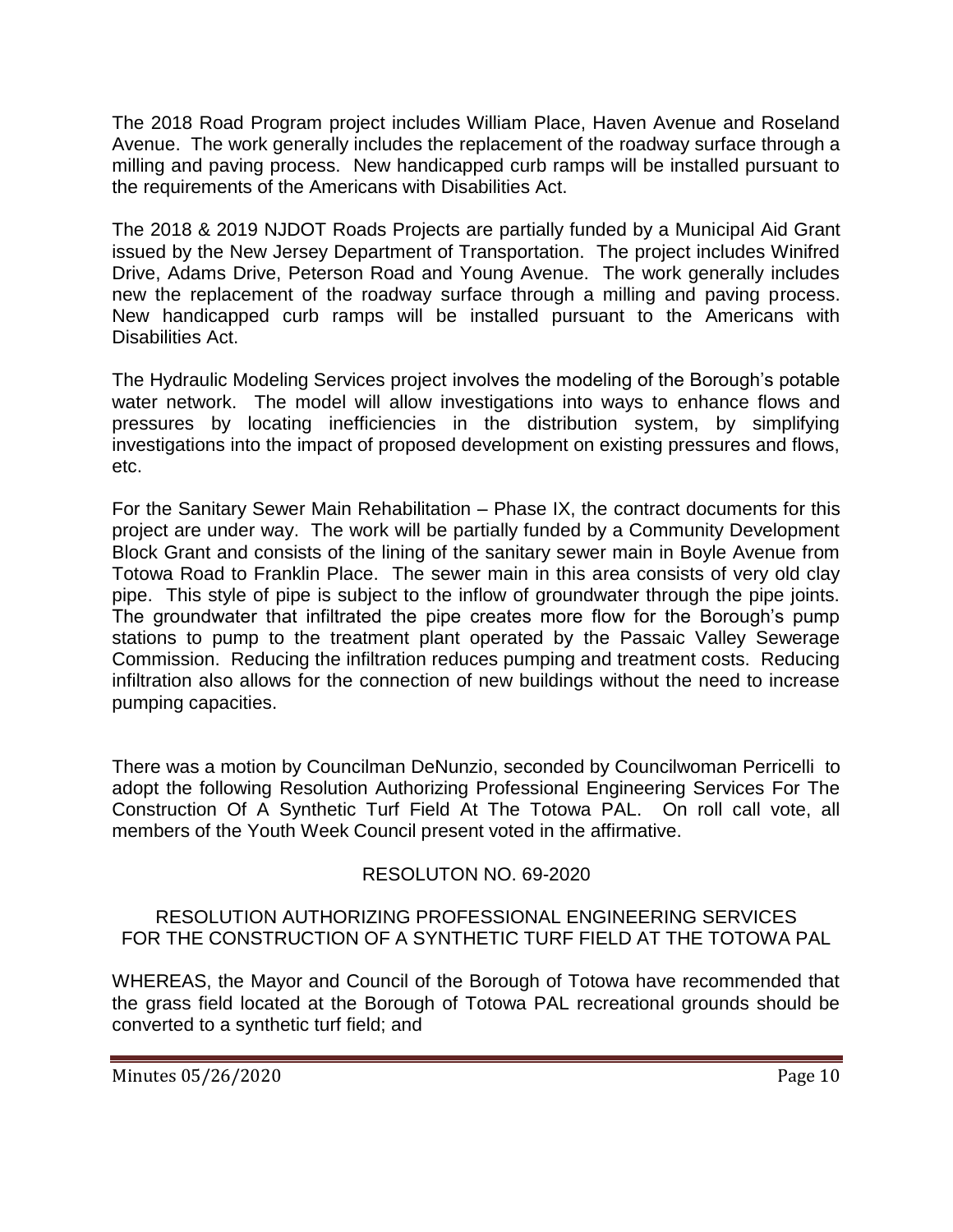WHEREAS, the Mayor and Council of the Borough of Totowa desire to retain services of a professional engineering firm to provide design services, prepare bid documents, assist in the bidding process and supervise construction of the Totowa PAL synthetic turf field; and

WHEREAS, the proposed scope of work includes but is not limited to preparing a topographic survey plan, performing subsurface soil investigations, developing a concept plan, designing specifications and overseeing construction of the Totowa PAL synthetic turf field; and

WHEREAS, Richard A. Alaimo Engineering Associates has submitted a proposal dated May 19, 2020 for the design, bid assistance and construction supervision services for the Totowa PAL synthetic turf field at a cost not to exceed \$163,985.00, a copy of which is on file in the office of the Borough of Totowa Municipal Clerk; and

WHEREAS, the Mayor and Council of the Borough of Totowa on May 26, 2020 did examine the proposal submitted by Richard A. Alaimo Engineering Associates; and

WHEREAS, pursuant to the applicable New Jersey State laws, these professional services may be awarded without public bidding.

NOW, THEREFORE, BE IT RESOLVED, that the Mayor and Council of the Borough of Totowa do hereby accept the proposal submitted by Richard A. Alaimo Engineering Associates for professional engineering services for the Totowa PAL synthetic turf field in the amount of \$163,985.00.

BE IT FURTHER RESOLVED, that the Mayor and Council of the Borough of Totowa do hereby authorize Richard A. Alaimo Engineering Associates to perform the professional services as set forth in their proposal.

COMMITTEE ON LIAISON & INSPECTION:

There was a motion by Councilwoman Perricelli, seconded by Councilwoman Navarro to adopt the following Resolution Authorizing A Grant Agreement Between The Borough of Totowa And The County Of Passaic For Funding Associated With The Coronavirus Aid, Relief And Economic Security Act ("CARES Act"). On roll call vote, all members of the Youth Week Council present voted in the affirmative.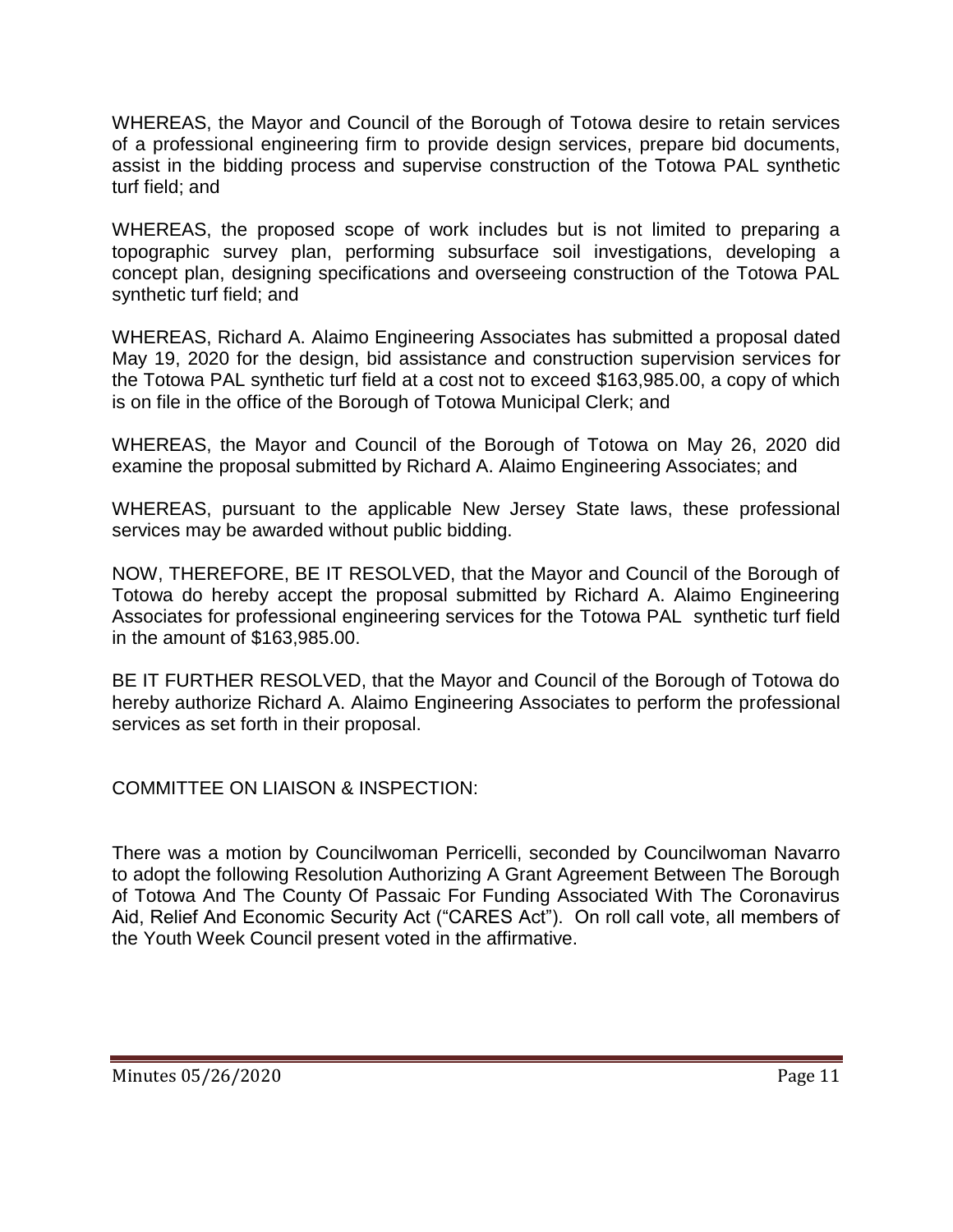# RESOLUTION NO. 70-2020

### RESOLUTION AUTHORIZING A GRANT AGREEMENT BETWEEN THE BOROUGH OF TOTOWA AND THE COUNTY OF PASSAIC FOR FUNDING ASSOCIATED WITH THE CORONAVIRUS AID, RELIEF AND ECONOMIC SECURITY ACT ("CARES ACT")

WHEREAS, SARS-CoV-2 is the virus that causes Coronavirus Disease 19 ("Covid-19"), a contagious and at times fatal, respiratory disease; and

WHEREAS, on March 9, 2020, New Jersey Governor Phil Murphy issued Executive Order No. 103 declaring a Public Health Emergency and State of Emergency in the State of New Jersey in response to the Covid-19 outbreak; and

WHEREAS, on March 27, 2020, the Coronavirus Aid, Relief, and Economic Security Act ("CARES Act") was enacted; and

WHEREAS, the CARES Act established the Coronavirus Relief Fund (the "Fund") and appropriated \$150 billion to be used to make payments for specified uses to States, certain local governments, the District of Colombia, United States Territories and Tribal governments; and

WHEREAS, the County of Passaic was appropriated \$87,564,767.20 from the Fund to be used for expenditures incurred due to the public health emergency with respect to COVID-19, and were not accounted for in the budget most recently approved as of March 27, 2020, and were incurred during the period that begins March 1, 2020 and ends on December 30, 2020; and

WHEREAS, the Passaic County Board of Chosen Freeholders (the "Board") is going to appropriate a portion of the Fund received by Passaic County to its 16 municipalities, based on population, as part of a grant to offset eligible expenses in responding to the Public Health Emergency; and

WHEREAS, the Borough of Totowa is being appropriated \$630,415.00 by the Board from the Fund, to be distributed by way of reimbursement and subject to certain terms and conditions as set forth in the Grant Agreement; and

WHEREAS, the Mayor and Council of the Borough of Totowa desire to enter into a Grant Agreement with the County of Passaic for funding associated with the CARES Act.

NOW, THEREFORE, BE IT RESOLVED, that the Mayor and Council of the Borough of Totowa do hereby authorize the Borough of Totowa to enter into a Grant Agreement with the County of Passaic for funding associated with the CARES Act.